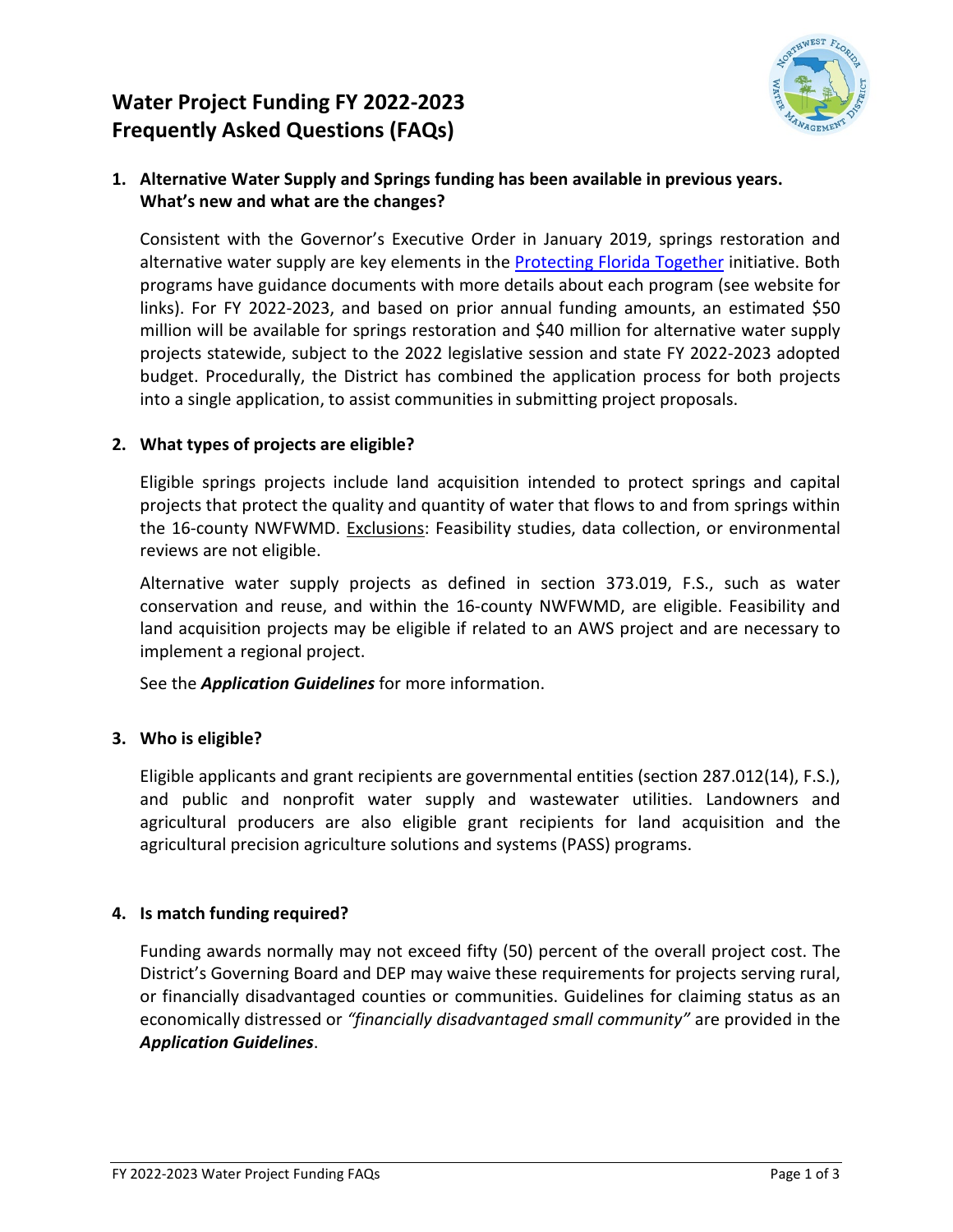### **5. What is the maximum funding allowable and how much funding is available?**

Funding is subject to state appropriations. There is no limit on the total grant request per project. Note, however, that several evaluation criteria are used to decide which projects to fund on an annual basis, and projects that meet more of the criteria have a greater likelihood of receiving partial or full funding. Previous grant allocations have generally ranged from \$100,000 to \$5 million.

### **6. How are projects with multiple segments or phases addressed?**

The District recognizes that large capital improvement investments to improve water quality or quantity may require multiple years of funding to complete. For such projects, applicants should develop a multi-phase funding plan that lists the full costs of the project over the required time period. Multi-phase projects should have realistic implementation goals and including completion of the first phase within the 24-36 month timeframe. Partial funding may be recommended for one or more segment or phase, upon review by District staff and/or DEP. Multi-phase applicants should consider leveraging multiple funding sources.

## **7. I was awarded springs restoration and/or alternative water supply funding in previous years. Am I eligible for FY 2022-2023 funding?**

Yes, previous funding does not preclude eligibility for the FY 2022-2023 funding cycle. However, applicants should ensure that any additional projects can be implemented within the 24-36 month timeframe without impacting the schedule of existing projects.

# **8. How many projects am I allowed to submit?**

There is no limit to the number of projects that may be submitted and may be funded in a given year. However, each project submitted will be evaluated independently and must meet the same timeframe and other requirements. If the applicant has several springs restoration and/or alternative water supply projects, development of a multi-phase capital improvement plan for each project type is recommended.

# **9. Do projects need to be "shovel-ready?"**

No. Projects may be conceptual, partially developed, or ready for implementation. However, all projects (including a phase within a multi-phase plan) should be capable of being completed within the preferred 24-36 month timeframe. Depending on the nature and scope of the project, construction projects that are well defined and close to shovelready may be ranked higher than others, since such a project would be more likely to be successfully implemented and completed within the given timeframe.

# **10. Would an "in-progress" project be eligible for consideration of funding?**

A project that has already been initiated but not fully funded is eligible for consideration. This is especially true for multi-phased projects. However, financial need should be clearly demonstrated, as project funds are not intended to replace existing sources of funds.